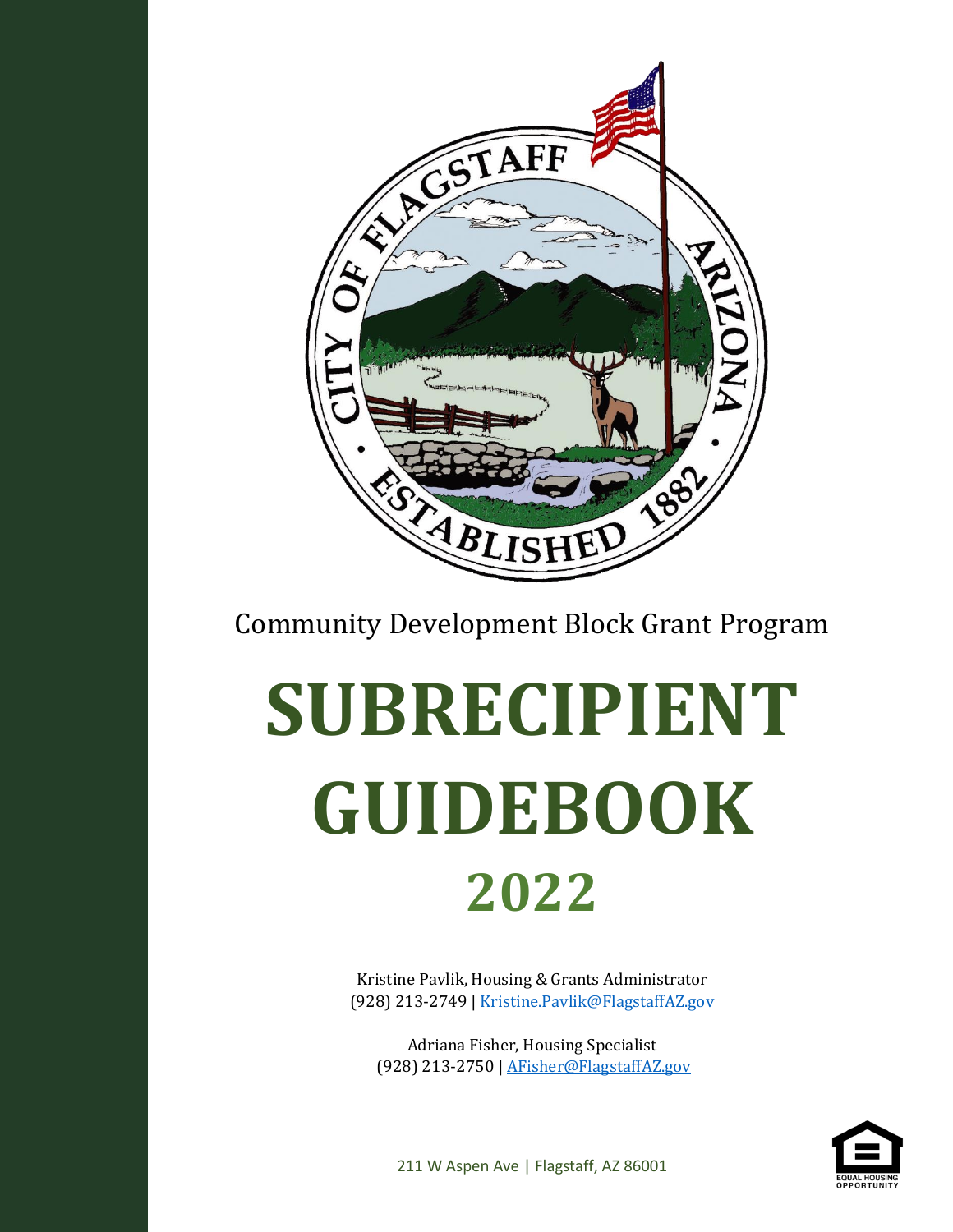# Table of Contents

| Contract Administration & Monthly Reporting (March - March of Following Year) 7 |
|---------------------------------------------------------------------------------|
|                                                                                 |
|                                                                                 |
|                                                                                 |
|                                                                                 |
|                                                                                 |
|                                                                                 |
|                                                                                 |
|                                                                                 |
|                                                                                 |
|                                                                                 |
|                                                                                 |
|                                                                                 |
|                                                                                 |
|                                                                                 |
|                                                                                 |
|                                                                                 |
|                                                                                 |
|                                                                                 |
|                                                                                 |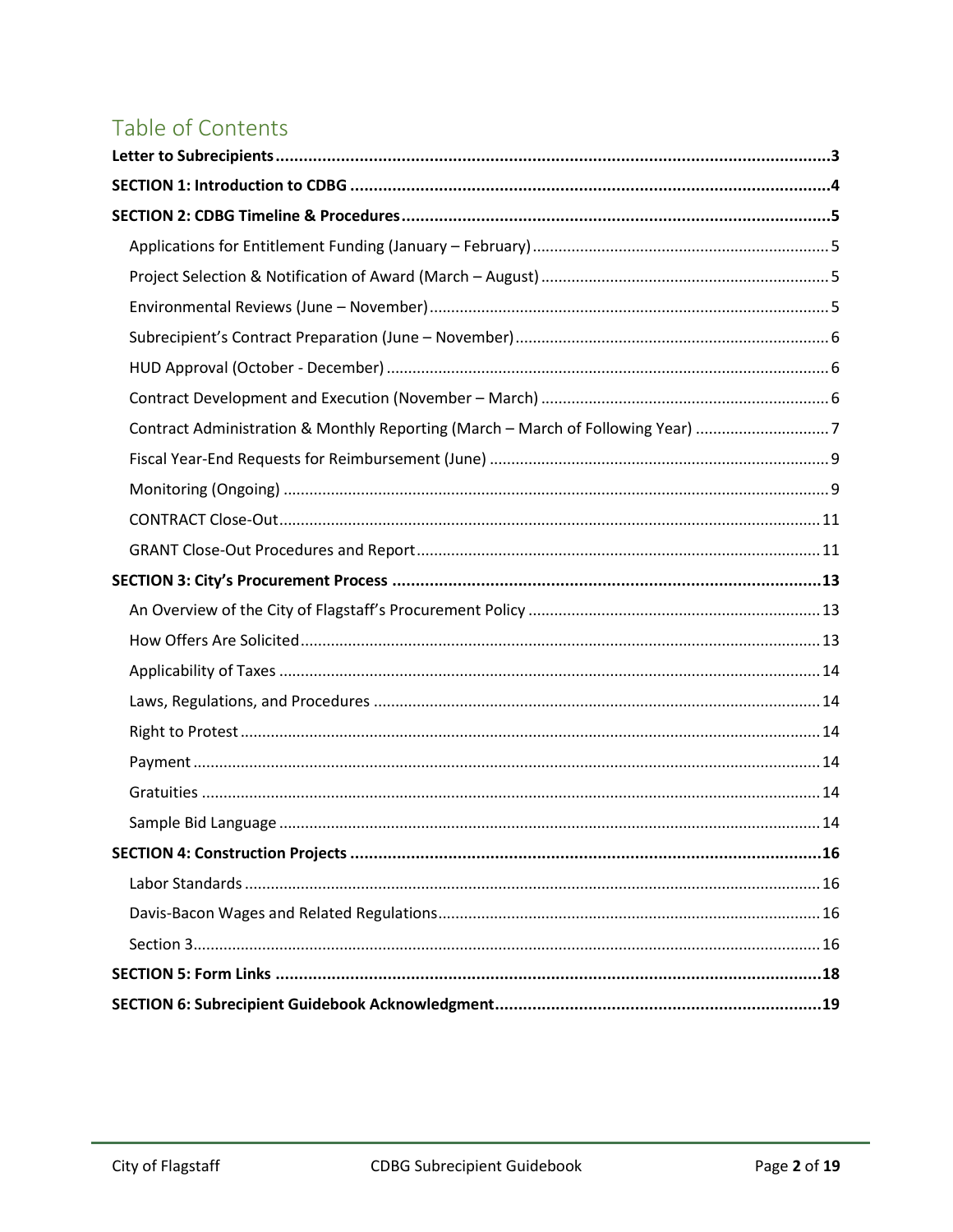# Letter to Subrecipients

<span id="page-2-0"></span>Dear CDBG Subrecipient,

Congratulations on being awarded Community Development Block Grant (CDBG) funds! The City of Flagstaff Housing Section welcomes your partnership and contribution to the advancement of our community.

CDBG funds are provided by the Department of Housing and Urban Development (HUD) and compliance with federal laws and regulations, as well as with the City's policies and procedures, are vital in ensuring the City of Flagstaff continues to receive CDBG funds. Your success in administering your grant means the City's success!

We recommend that you begin by reviewing your executed contract with the City of Flagstaff. Become familiar with the document, memorize the scope of your project, and be sure to reference the outlined statutes. This guidebook and all linked resources are only supplemental to the regulations and policies of the CDBG program and does not replace them. Staff, to help facilitate the administration of your contract, has also created a Subrecipient Toolkit located on the City's website. The Toolkit includes a variety of resources and valuable templates to begin administering your contract.

As you begin your project, please remember that Housing Section staff is always available to answer your questions and guide you through this complex process. We welcome you to reach out to Kristine Pavlik, Housing and Grants Administrator, for programmatic questions, and to Adriana Fisher, Housing Specialist, for any administrative questions related to monthly reports, reimbursements, etc. Communication is key!

We appreciate your dedication to providing critical services to our community.

Sincerely,

Housing Section Staff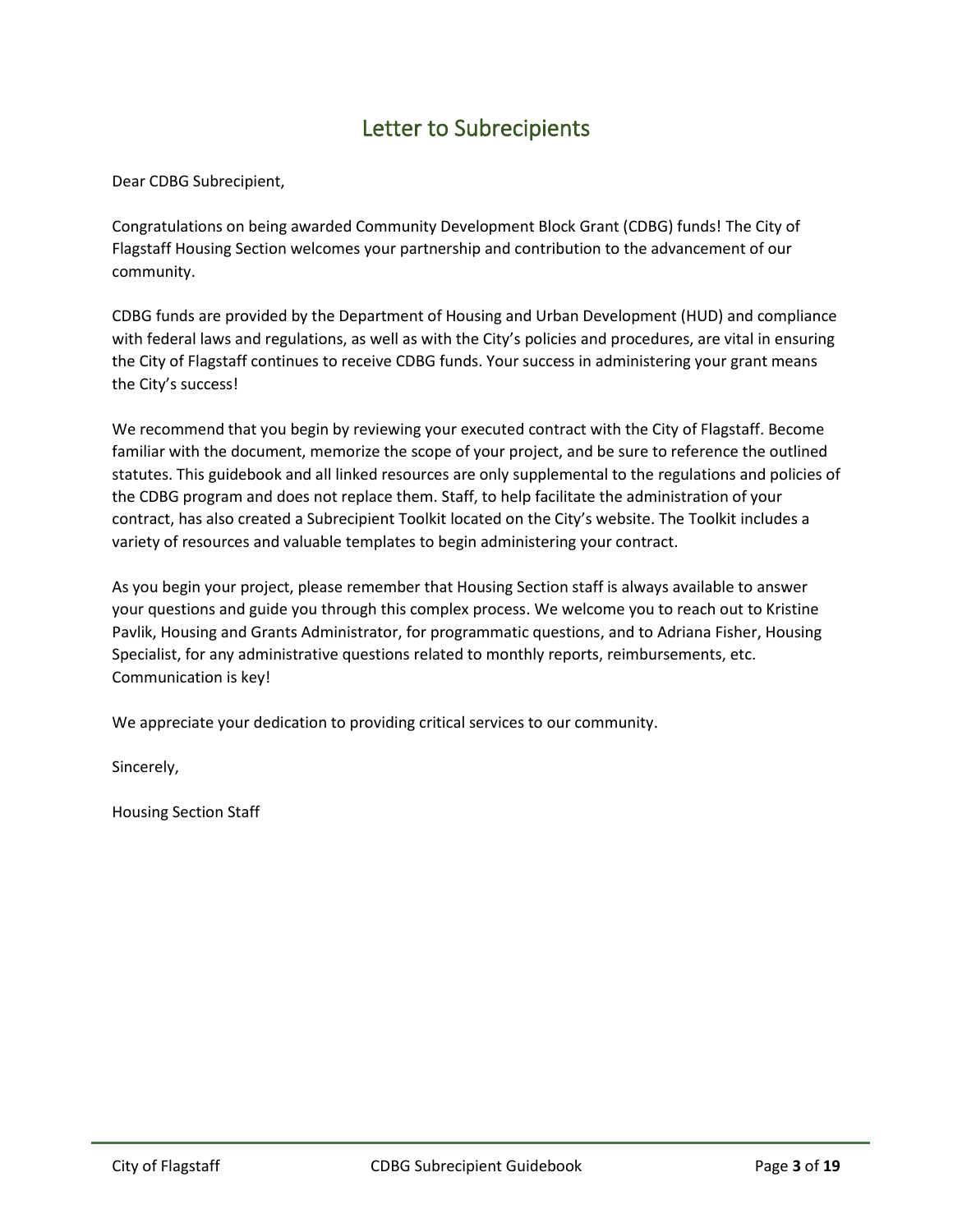# SECTION 1: Introduction to CDBG

<span id="page-3-0"></span>In 1974, the Community Development Block Grant (CDBG) program was authorized under Title 1 of the Housing and Community Development Act. The program provides annual grants to cities and counties for the development of viable urban communities, which are achieved by delivering decent housing, creating a suitable living environment, and expanding economic opportunities primarily for low- and moderate-income persons.

The City of Flagstaff is considered a CDBG Entitlement Community and receives an annual grant based on a formula considering population, extent of poverty, housing overcrowding, age of housing, and the population growth lag as compared to other metropolitan areas. Eligible Entitlement Community grantees are principal cities of Metropolitan Statistical Areas (MSAs), other metropolitan cities with populations of at least 50,000, or qualified urban counties with populations of at least 200,000.

To be considered an eligible activity, the activity must meet one of the following [National Objectives:](https://www.hudexchange.info/sites/onecpd/assets/File/CDBG-National-Objectives-Eligible-Activities-Chapter-3.pdf)

- Benefit low- and moderate-income (LMI) persons
- Aid in the prevention or elimination of slums or blight
- Meet a need having a particular urgency (referred to as urgent need)

CDBG funds may be used for activities that include, but are not limited to:

- Acquisition of real property
- Relocation and demolition
- Rehabilitation of residential and non-residential structures
- Construction of public facilities and improvements, such as water and sewer facilities, streets, neighborhood centers, and the conversion of school buildings for eligible purposes
- Public services, within certain limits
- Activities relating to energy conservation and renewable energy resources
- Provision of assistance to profit-motivated businesses to carry out economic development and job creation/retention activities.

The City of Flagstaff and subrecipients share joint responsibility in complying with federal requirements and the following resources are fundamental to successful grant administration by both parties:

- **[CDBG Laws and Regulations](https://www.hudexchange.info/programs/cdbg/cdbg-laws-and-regulations/)**
- 24 CFR 570–[Community Development Block Grants](https://www.ecfr.gov/cgi-bin/retrieveECFR?gp=&SID=1a1bc3cd26711f951faf911424a45998&mc=true&n=pt24.3.570&r=PART&ty=HTML)
	- o [Subpart J \(24 CFR 570.500](https://www.ecfr.gov/current/title-24/subtitle-B/chapter-V/subchapter-C/part-570/subpart-J)–570.513)—Grant Administration
	- o Subpart K (24 CFR 570.600–570.613)—[Other Program Requirements](https://www.ecfr.gov/current/title-24/part-570/subpart-K)
- **Playing by the Rules Handbook**
- **EXECUTE: The [Technical Guide for Determining Income](https://files.hudexchange.info/resources/documents/HOMEGuideForIncomeAndAllowances.pdf)**
- **EXECT:** [City of Flagstaff Grant Provisions Project Manual for CDBG Construction Projects](https://www.flagstaff.az.gov/4724/Subrecipient-Toolbox)
- [City of Flagstaff CDBG Income Verification Guidebook](https://www.flagstaff.az.gov/4724/Subrecipient-Toolbox)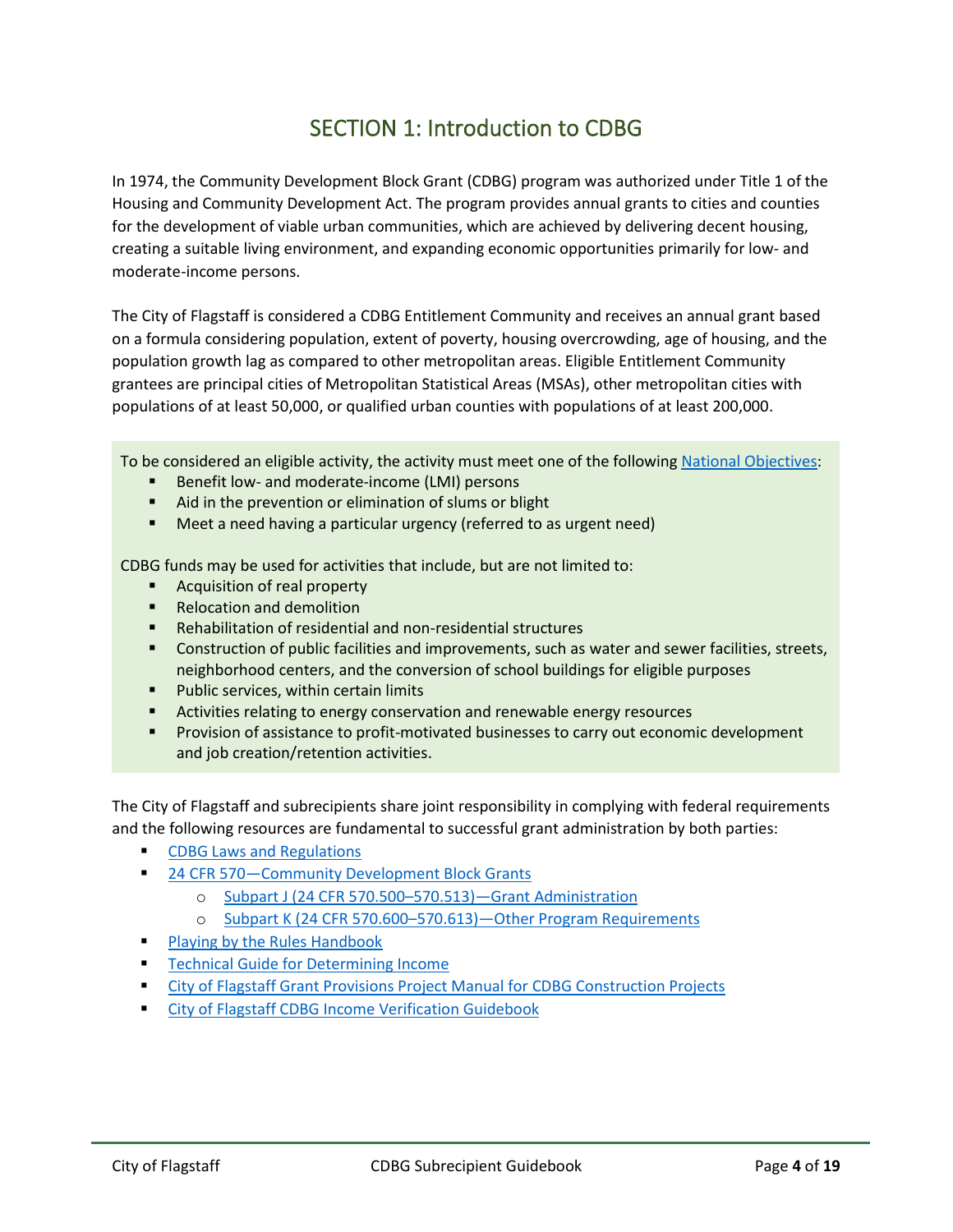# SECTION 2: CDBG Timeline & Procedures

<span id="page-4-0"></span>While many CDBG processes occur simultaneously, below is a typical program year process. Resources and guidance for contract administration is provided for each section. One recommended resource is HUD's [Playing by the Rules Handbook,](https://www.hudexchange.info/resource/687/playing-by-the-rules-a-handbook-for-cdbg-subrecipients-on-administrative-systems/?utm_source=HUD+Exchange+Mailing+List&utm_campaign=6f32fd1ec5-PLAY_BY_RULES_HANDBOOK_UPDATE_RELEASE_22%2F2%2F16&utm_medium=email&utm_term=0_f32b935a5f-6f32fd1ec5-19536317) which is a comprehensive guide specifically written for subrecipients of CDBG Entitlement funds.

Please note Housing Section staff are always available to meet with organizations or individuals interested in applying for CDBG grant funds through Technical Assistance meetings.

## <span id="page-4-1"></span>Applications for Entitlement Funding (January – February)

In January, the first public meeting of the program year is held to answer questions from those interested in applying for CDBG grant funds. A Notice of Funding Availability (NOFA) application is available soon after the City publishes an ad announcing the beginning of the CDBG application process. Applications for CDBG grant funds are typically due in February.

In February, an ad for the second public meeting is published to inform applicants and the community about what proposals were submitted.

## <span id="page-4-2"></span>Project Selection & Notification of Award (March – August)

In March, the Housing Section assembles a Ranking Committee, comprised of City staff and a diverse group of community representatives, including those from the Housing Commission and A League of Neighborhoods (ALN). The Ranking Committee thoroughly assesses each application submitted and decides which applications to recommend to the Flagstaff City Council based on the application's adherence with HUD eligibility requirements, risk factors, and the project's relevance to prioritized needs outlined in the City's [Consolidated Plan.](https://www.flagstaff.az.gov/DocumentCenter/View/70511/City-of-Flagstaff-2021-2025-Consolidated-Plan-and-2021-Annual-Action-Plan?bidId=)

The City Council makes all final funding decisions and the amount of funds awarded to each applicant is included in the [Annual Action Plan \(AAP\).](https://www.flagstaff.az.gov/626/Community-Development-Block-Grants) Once approved by City Council after a public hearing in April, the AAP is submitted to HUD between May and August, depending on HUD's timeline for the year.

The amount of funds awarded to each project is an estimate and will not be finalized until the City has a Grant Agreement from HUD.

## <span id="page-4-3"></span>Environmental Reviews (June – November)

From June through November, Environmental Reviews are conducted.

CDBG regulations require the preparation of a projec[t Environmental Review Record \(ERR\)](https://www.hudexchange.info/programs/environmental-review/orientation-to-environmental-reviews/#overview) and environmental clearance before any funds, federal or otherwise, are expended or costs incurred. The environmental review process covers all phases of the project, whether the project is funded in whole or in part by CDBG funds. The overall governing regulation is the National Environmental Policy Act (NEPA).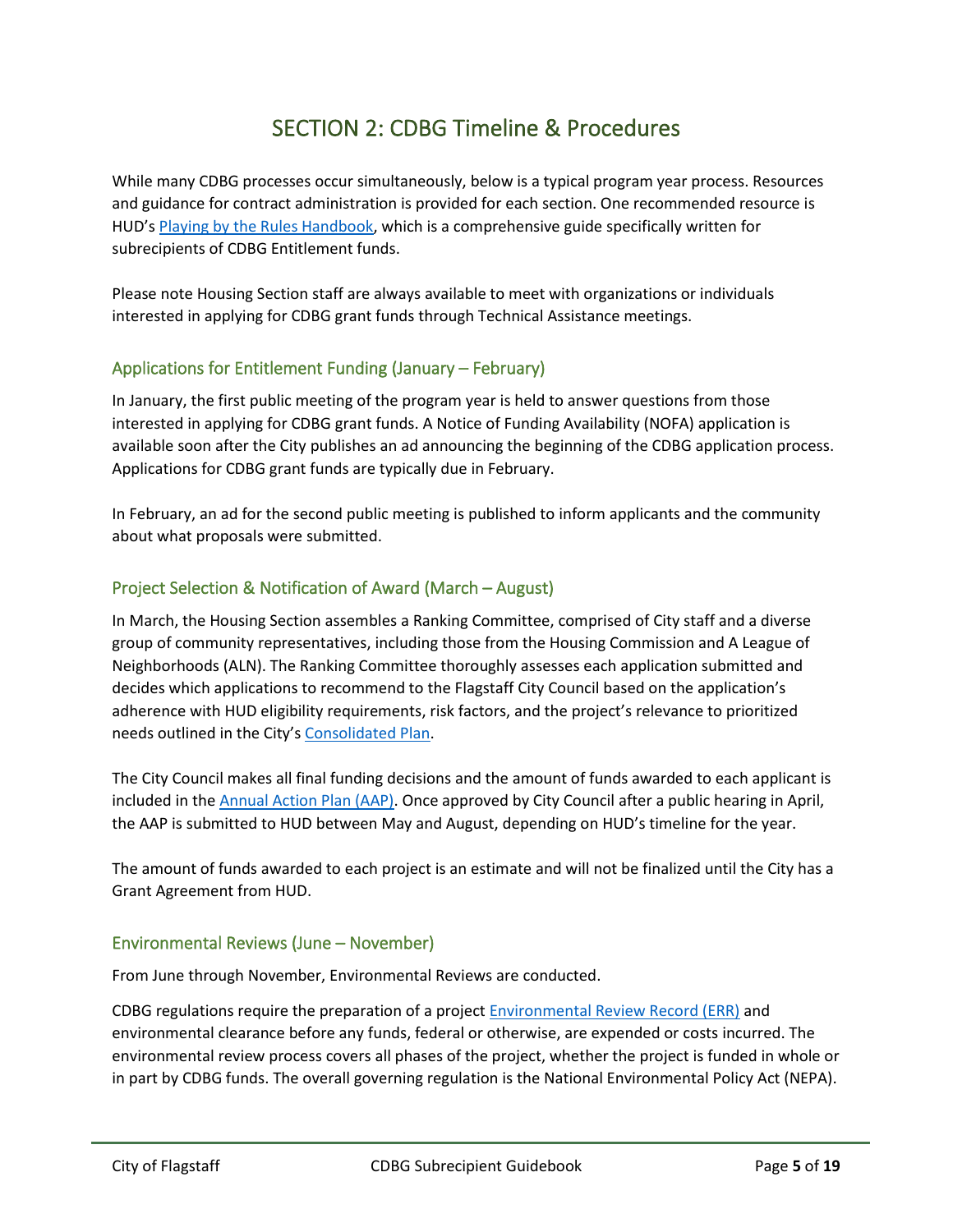Some activities, such as public services that will not have a physical impact or result in any physical changes to the environment, are Exempt. The environmental review for these types of activities will be completed by staff at the beginning of the program year so projects may begin to incur costs.

Generally, other types of activities will require some level of review and subrecipients may be asked to assist in the development of the ERR by providing additional information, maps, or site specifics. The level of review will depend on the type of activity.

Some capital projects that require permits through the County or City may also trigger an environmental review under the State Environmental Policy Act (SEPA). For these types of projects, special conditions and mitigation measures required by the SEPA will be included in the NEPA review. These reviews can run concurrently; however, NEPA requires additional time for public comment and issuance of an Authority to Use Grant Funds before the project can proceed.

# <span id="page-5-0"></span>Subrecipient's Contract Preparation (June – November)

During this period, subrecipients must prepare to manage their projects, which includes establishing a [record-keeping system](https://www.hudexchange.info/sites/onecpd/assets/File/Playing-by-the-Rules-Handbook-CDBG-Subrecipients-Administrative-Systems-Chapter-5.pdf) to ensure they can fully document and demonstrate CDBG project compliance with all applicable regulations. The filing system established by subrecipients must provide a historic account of their project. Files must be maintained in a central location and separate from regular operations. HUD has provided an effective [Recordkeeping Checklist for Tracking Activities.](https://www.hudexchange.info/sites/onecpd/assets/File/Playing-by-the-Rules-Handbook-CDBG-Subrecipients-Administrative-Systems-Chapter-5-Checklist.pdf)

It is imperative that the subrecipient examines their contract with the City of Flagstaff, as well as all relevant resources provided. The City is responsible for collecting data from subrecipients and reporting it to HUD so it is eminent that subrecipients keep accurate records that conform to federal requirements from the very beginning, starting with their application for funding.

# <span id="page-5-1"></span>HUD Approval (October - December)

Forty-five (45) days after the City submits its AAP to HUD, the plan is considered approved.

HUD prepares a formal approval for the proposed projects in the form of a Grant Agreement once the AAP is approved and after the federal government's fiscal year begins on October  $1<sup>st</sup>$ . The Grant Agreement is executed by the City Manager and includes final allocation amounts based on the final total allocation from HUD to the City, which may increase or decrease the funds awarded to each subrecipient.

<span id="page-5-2"></span>The City officially commits funds to the projects identified in the AAP.

# Contract Development and Execution (November – March)

From November to February, Housing Section staff create contracts for each subrecipient based on the application submitted. The contract contains the scope of services, financial conditions, and federal, state, and local regulatory requirements.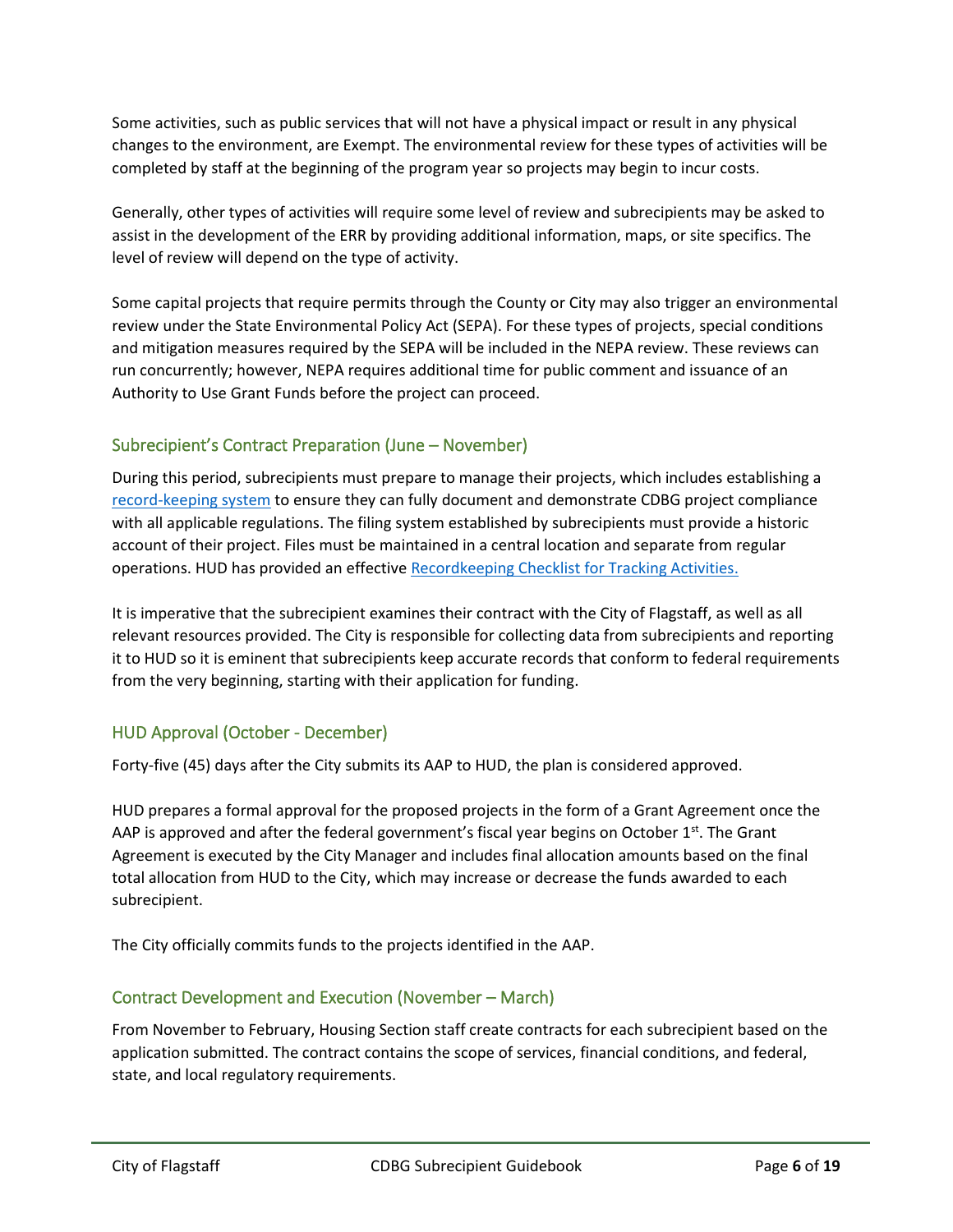Subrecipients review the contract created by staff. The CDBG application submitted will be the basis for the scope of services and budget included in the contract. Subrecipients will then provide required documentation to staff to obtain a Notice of Award (NOA) and will sign the contract to be executed.

From January to March, the City Grants Department will issue a Notice to Proceed (NTP) to subrecipients awarded CDBG funds. **Subrecipients may NOT spend CDBG funds prior to receiving a NTP**.

Prior to expenditure of funds, subrecipients will thoroughly review their contract and all documents referenced and included in their Subrecipient Guidebook. They will also attend an orientation to ensure their understanding of CDBG regulations. Technical Assistance meetings will be conducted as necessary.

# <span id="page-6-0"></span>Contract Administration & Monthly Reporting (March – March of Following Year)

Every month, effective when the NTP is issued to the organization, subrecipients will submit Monthly Reporting Packets by the **second Friday of each month**, unless an extension is approved by Housing Section staff. Packets will provide updates about the project's progress, and they should be able to provide a historic account of the project.

From the beginning of the project, a subrecipient's financial management system must meet the audit requirements as specified in [2 CFR §200.501.](https://www.law.cornell.edu/cfr/text/2/200.501) All financial transactions with CDBG monies are subject to federal audits.

Templates of forms necessary to begin submitting Monthly Reporting Packets can be found in the [Subrecipient Toolkit](https://www.flagstaff.az.gov/4724/Subrecipient-Toolbox) on the City's website. When filling out template documents, please ensure all blanks are filled in or the phrases "not applicable," "N/A," or "None," are used as necessary to fill blank spaces. This helps avoid miscommunications and leaves no room for assumptions.

Monthly Reporting Packets may be submitted in person or be sent via **encrypted email in PDF format only** to Housing Section staff for review. **Electronic signatures will be accepted if they are dated and time stamped such as in the free version of Adobe Acrobat, as shown [here.](http://graduate.umsl.edu/files/pdfs/digitalid.pdf)**

Complete packets will include the following:

- ✓ **Monthly Performance Reports**: Submitted each month for the entire agreement period until the scope has been met and funds have been spent down. They must include information relevant to how the subrecipient is pursuing meeting the scope of the project, as well as any challenges encountered for that month. Reports must be well-written, comprehensive, and signed by the subrecipient's authorized agent.
- ✓ **Demographic Reports** (if applicable): Must be submitted for all contracts serving clients. They must clearly include the demographics of unduplicated clients served each month. Demographic information must match the information provided in supporting information submitted.
- ✓ **Requests for Reimbursement** (if applicable): Will not be processed until a NTP has been issued to the subrecipient by the City and will only be paid if they include eligible and approved expenditures. Incurred costs must be included in the approved CDBG Budget and must be allowable unde[r 2 CFR 200 Subpart E](https://www.ecfr.gov/current/title-2/part-200/subpart-E) – Cost Principles.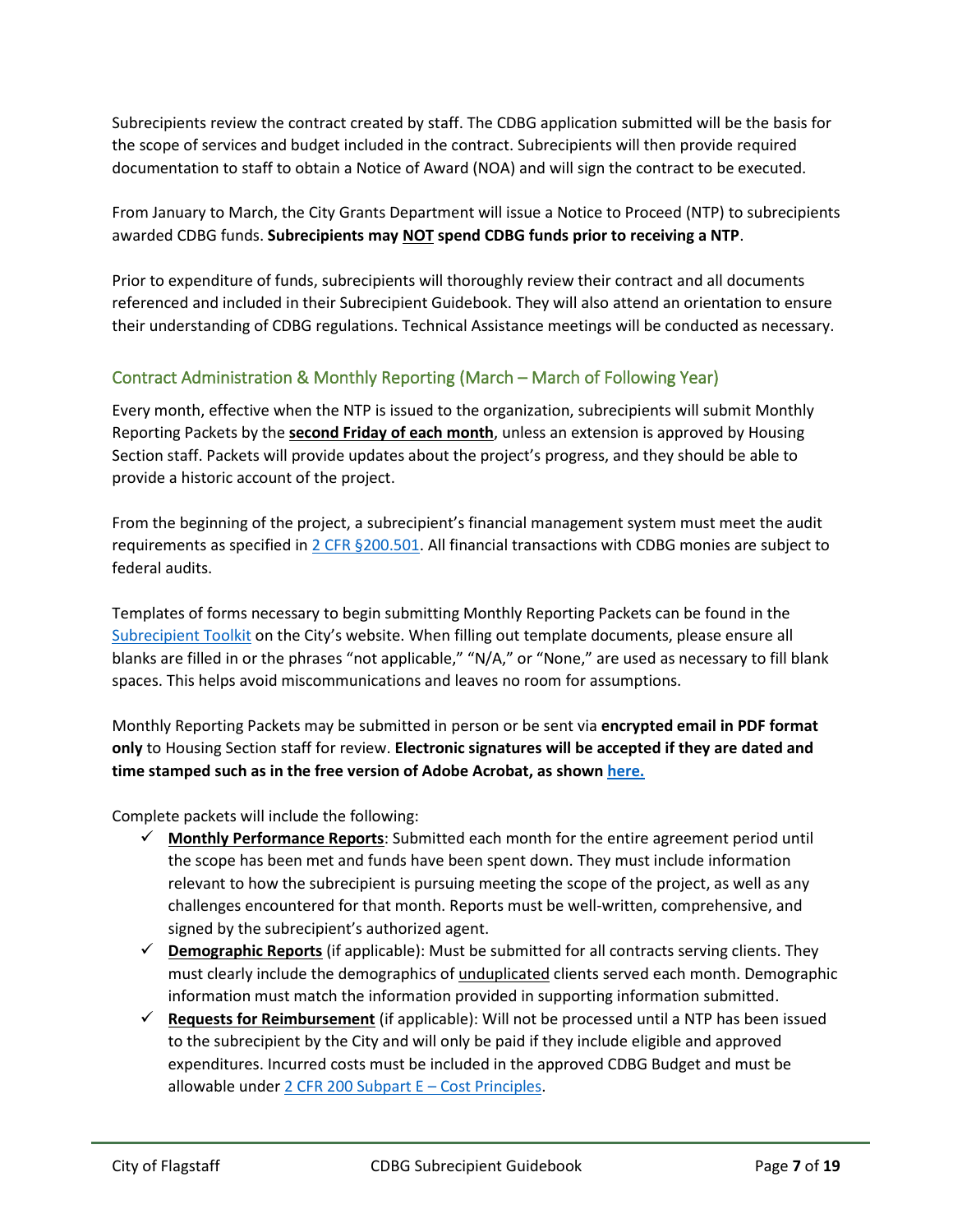- $\circ$  Requests must be signed and dated by the subrecipient's authorized agent and a second reviewer to minimize errors. Supporting information must be submitted for all eligible expenses, including, but not limited to proof of the expense, such as invoices from vendors for items or services purchased or equivalent documents, and proof the subrecipient paid the expense. For Payroll/Salary expenditures, the amount of staff time charged to the CDBG program activity must be clearly identified, and supporting information, such as signed timesheets for each employee and proof of payment to the employee must be provided. Examples of Source Documentation to provide with requests can be located in the [Playing by the Rules, Chapter 2: Financial Management,](https://www.hudexchange.info/sites/onecpd/assets/File/Playing-by-the-Rules-Handbook-CDBG-Subrecipients-Administrative-Systems-Chapter-2.pdf)  [Section 2.5.](https://www.hudexchange.info/sites/onecpd/assets/File/Playing-by-the-Rules-Handbook-CDBG-Subrecipients-Administrative-Systems-Chapter-2.pdf)
- $\circ$  Reimbursements typically take about two weeks to process from submittal but can exceed this timeline based on the accuracy and completeness of the request. Requests with vast errors or missing supporting documentation may not be reviewed for reimbursement until the following month, depending on the subrecipient's ability to provide revisions in a timely manner and the Housing Section staff's availability to verify corrections. **If the subrecipient continues (two or more times) to submit packets with excessive or major errors, Housing Staff may require the subrecipient to attend a Technical Assistance meeting to determine the source of the errors, as well as to conduct a plan to ensure better administration.**

The following format is an example of what is required of every subrecipient when submitting electronic Monthly Reporting Packets. Ideally, the subrecipient will submit a single PDF packet as they would if they turned in the packet in person. If the packet is too large, it can be split up into smaller PDF packets.

|                     | <b>SUGGESTED TITLE</b><br>(if applicable)       | <b>CONTENT</b>                                                                                                                                                               |
|---------------------|-------------------------------------------------|------------------------------------------------------------------------------------------------------------------------------------------------------------------------------|
| PDF PACKET 1        | (MM.YYYY) Request &<br><b>Expenditure Forms</b> | Include a complete Request for Reimbursement (Exhibit B<br>- Part I) and Expenditure and II, which are included in the<br>same Excel document in the template forms.         |
| PDF PACKET 2        | Expense Item 1                                  | Include proof of all expenditures relevant to item 1:<br>Proof of expenditure 1<br>Proof of client eligibility/timesheets/invoices/etc.<br>Proof of payment of expenditure 1 |
| <b>PDF PACKET 3</b> | Expense Item 2                                  | Include proof of all expenditures relevant to item 1:<br>Proof of expenditure 2<br>Proof of client eligibility/timesheets/invoices/etc.<br>Proof of payment of expenditure 2 |
| PDF PACKET 4        | <b>Additional Expenses</b>                      | Include additional expenses as needed (following the<br>format above – continue numbering expense line items, if<br>necessary)                                               |
| <b>PDF PACKET 5</b> | Report & Demographics                           | Include a thorough, filled out Monthly Performance<br>Report (every month) & Demographics (if client services<br>are involved)                                               |

# **Sample Monthly Reporting Packet format & guide:**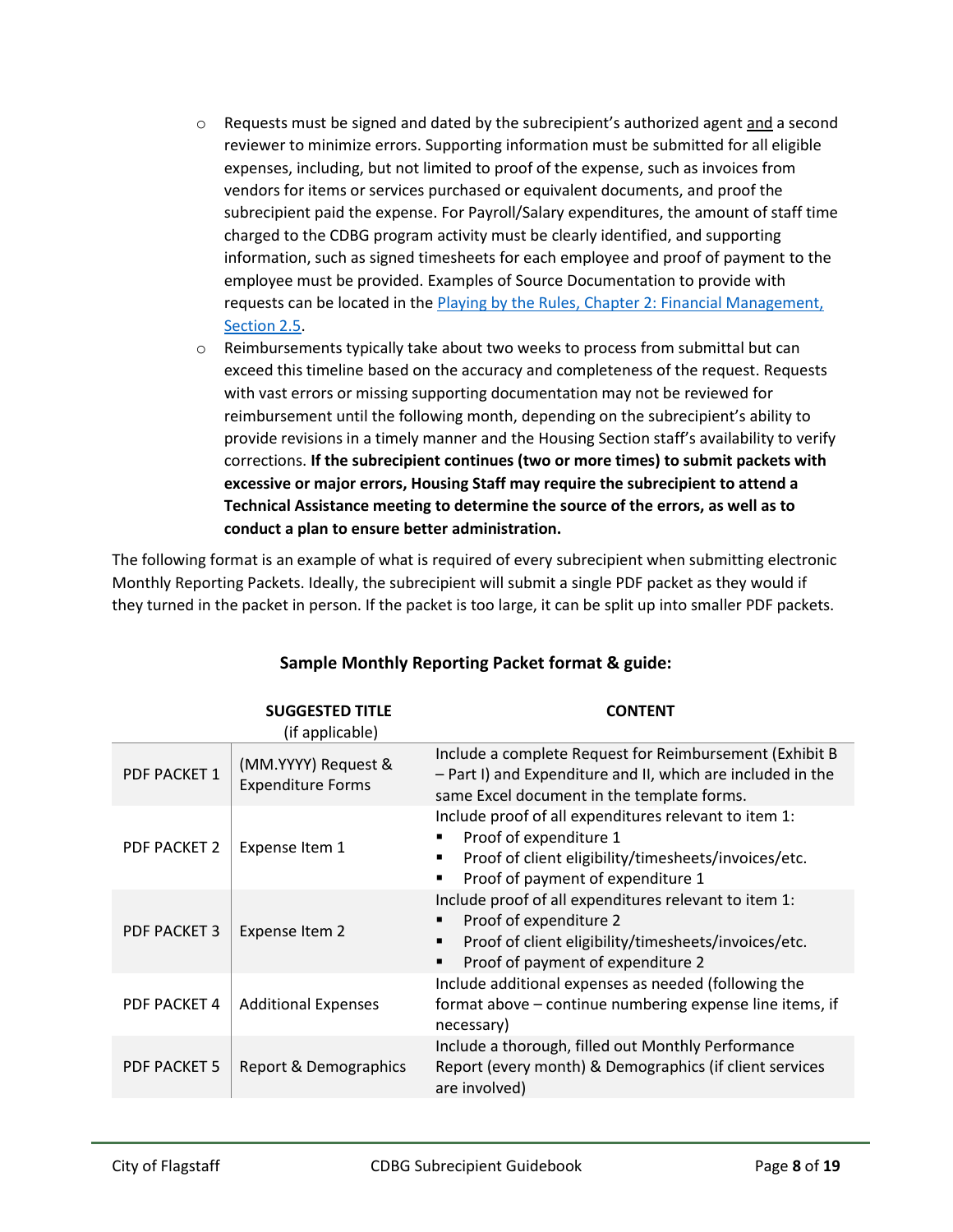| PDF PACKET 6   Davis-Bacon |  | This PDF may be split up into the following three      |
|----------------------------|--|--------------------------------------------------------|
|                            |  | categories:                                            |
|                            |  | ■ Certified Payroll - All Contractors & Subcontractors |
|                            |  | Job-site Interviews                                    |

A sample Monthly Reporting Packet is available for review in th[e Subrecipient Toolkit.](https://www.flagstaff.az.gov/4724/Subrecipient-Toolbox)

Subrecipients who are not already set up for Electronic Fund Transfer (EFT) payments and must fill out a [City EFT form](https://www.flagstaff.az.gov/DocumentCenter/View/71423/Accounts-Payble-EFT-Form-020322) prior to the commencement of their contract. All EFT forms must be submitted to the appropriate City staff person.

**Subrecipients are encouraged to share success stories to be featured on the Housing Section newsletter. The Housing Section newsletter is shared with the Flagstaff community, including community partners and the Flagstaff City Council, every two months – typically in February, April, June, August, October, and December.**

## <span id="page-8-0"></span>Fiscal Year-End Requests for Reimbursement (June)

The City's end of the fiscal year is June  $30<sup>th</sup>$ . All expenses incurred before June  $30<sup>th</sup>$  must be submitted for reimbursement as quickly as possible, but no later than the date provided by Housing Section staff as they must be included in the City's fiscal year budgets. Subrecipients will receive notice well in advance of the deadline for submitting expenses. It is critical that subrecipients are proactive in this process, as end-of-year closeout procedures at the City are strictly enforced.

# <span id="page-8-1"></span>Monitoring (Ongoing)

 $\mathbf{I}$ 

HUD requires Grantees to conduct ongoing monitoring of subrecipient performance as necessary for a variety of reasons, including ensuring compliance of all regulations governing subrecipient administrative, financial, and programmatic operations. Additionally, this ensures subrecipients meet the performance goals from their subrecipient contract, including schedule and budget.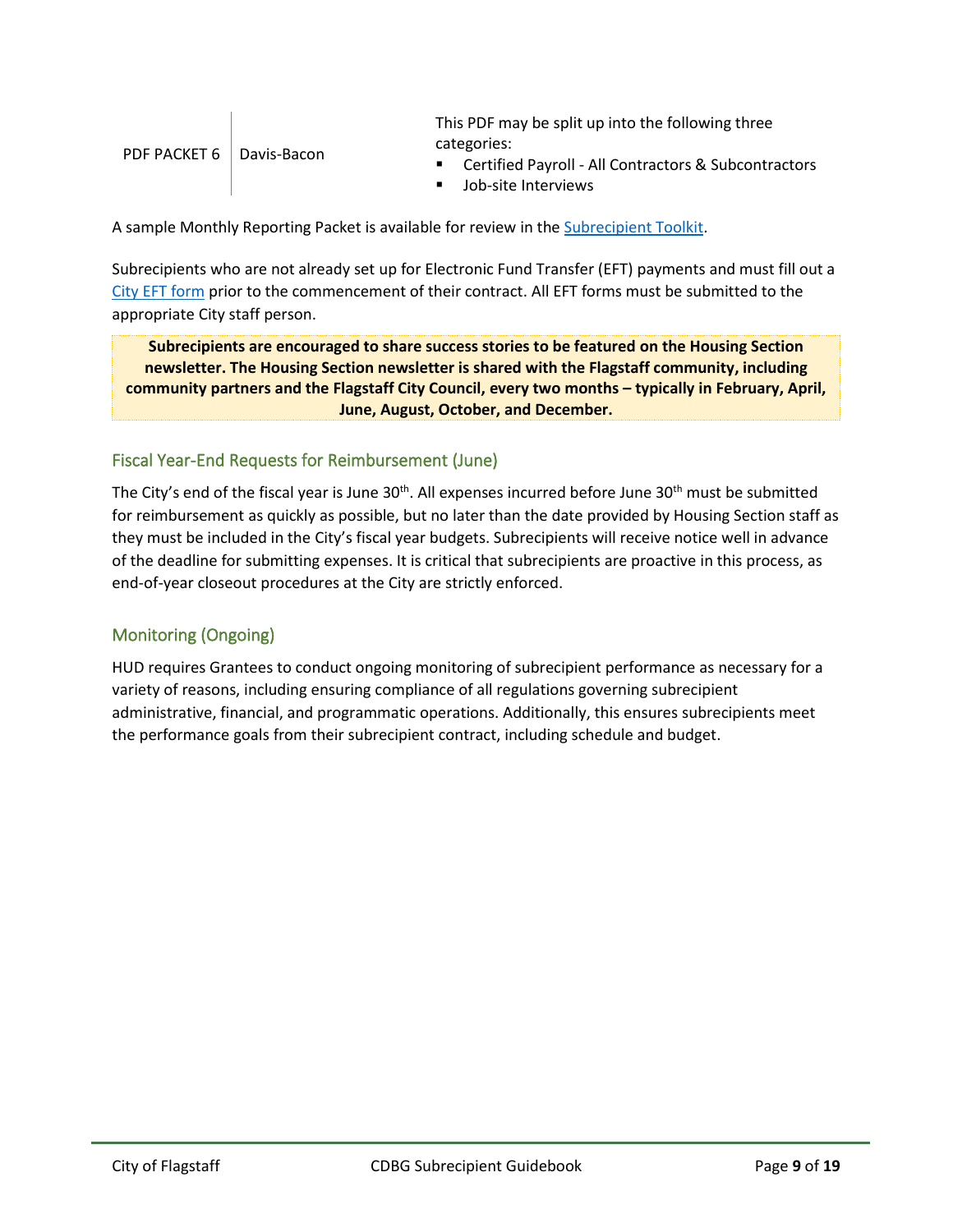# SUMMARY OF MONITORING OBJECTIVES

- 1. To determine if a subrecipient is carrying out its community development program, and its individual activities, as described in the application for CDBG assistance and the Subrecipient Agreement.
- 2. To determine if a subrecipient is carrying out its activities in a timely manner, in accordance with the schedule included in the Agreement.
- 3. To determine if a subrecipient is charging costs to the project that are eligible under applicable laws and CDBG regulations, and reasonable in light of the services or products delivered.
- 4. To determine if a subrecipient is conducting its activities with adequate control over program and financial performance, and in a way that minimizes opportunities for waste, mismanagement, fraud, and abuse.
- 5. To assess if the subrecipient has a continuing capacity to carry out the approved project, as well as future grants for which it may apply.
- 6. To identify potential problem areas and to assist the subrecipient in complying with applicable laws and regulations.
- 7. To assist subrecipients in resolving compliance problems through discussion, negotiation, and the provision of technical assistance and training.
- 8. To provide adequate follow-up measures to ensure that performance and compliance deficiencies are corrected by subrecipients, and not repeated.
- 9. To comply with the Federal monitoring requirements of 24 CFR 570.501(b) and with 2 CFR 200.328 and 200.331, as applicable.
- 10. To determine if any conflicts of interest exist in the operation of the CDBG program, per 24 CFR 570.611.
- 11. To ensure that required records are maintained to demonstrate compliance with applicable regulations.

A monitoring visit has three components:

- A question-and-answer session utilizing the City's [Monitoring Tool](https://www.flagstaff.az.gov/4724/Subrecipient-Toolbox)
- A thorough file review with a review of random sample client files to ensure compliance with federal regulations
- **•** An exit interview where suggestions, concerns, and findings pertaining to the monitoring are reviewed

Depending on the City's assessment of risk posed by the subrecipient, the following monitoring tools may be used to ensure proper accountability and compliance with program requirements and achievement of performance goals:

- Providing subrecipients with training and Technical Assistance on program-related matters
- Performing on-site reviews of the subrecipient's program operations

Please note that all new subrecipients, subrecipients with new projects, and subrecipients with new key leadership positions filled will automatically undergo a formal monitoring session at the mid-year point. Ample notice will be provided to all subrecipients being monitored.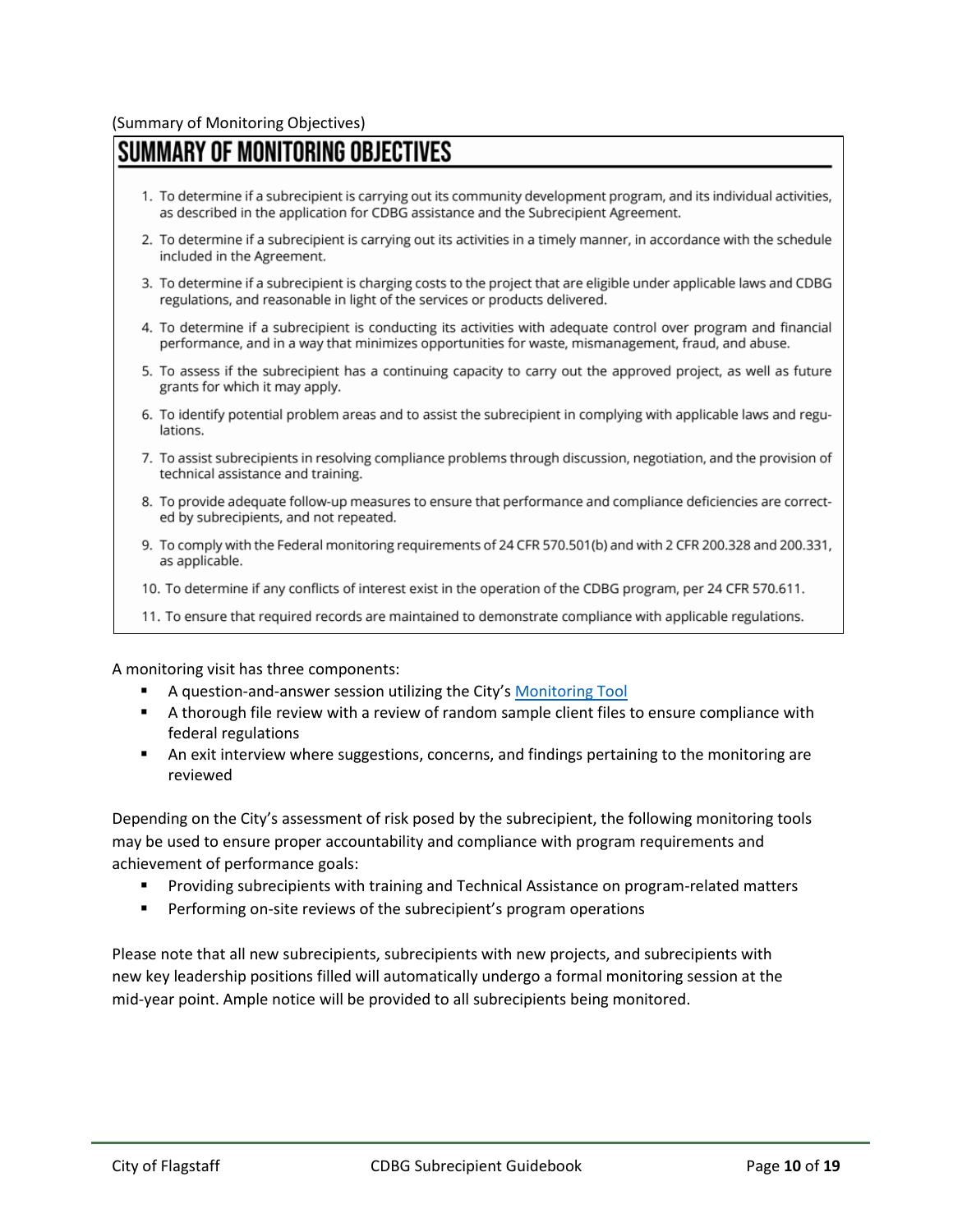## <span id="page-10-0"></span>CONTRACT Close-Out

At the end of the contract period and once all funds are spent, a Contract Close-Out Procedures Report will be issued, which consists of Contract Close-Out Certifications and a Program Close-Out Narrative. Samples of these forms are included in the [Subrecipient Toolkit.](https://www.flagstaff.az.gov/4724/Subrecipient-Toolbox)

It is the subrecipient's responsibility to complete the Contract Close-Out Procedures Report and return it and pertinent documentation to the Housing Section to close out the contract officially. An essential part of the close-out process is the completion of demographics, which details all program beneficiaries and demographics from the entire contract period.

## <span id="page-10-1"></span>GRANT Close-Out Procedures and Report

The City of Flagstaff's closeout system establishes procedures to ensure that all applicable administrative actions and procedures within each contract have been completed by the subrecipient and approved by the City of Flagstaff. In addition, it ensures that the CDBG National Objective for each activity has been met. The close-out process addresses all federal requirements that have not already been addressed through the administration of the contract and by monitoring visits.

#### **Close-Out Due Date**

The City will send the subrecipient a letter allowing sixty (60) days to submit a Close-Out Report when one of the following Fundamental Contractual Obligations has been satisfied:

- All CDBG contract funds have been expended and the Scope of Work has been completed
- The CDBG contract has expired
- The Scope of Work defined in the contract has been completed

#### **Final Close-Out**

Although the subrecipient will receive a City-approved Close-Out Report, please know that it does NOT certify that the contract has been completely satisfied. A final close-out letter will be provided after ensuring that all contractual obligations have been met. The final close-out letter is issued to the subrecipient at such time that a required audit is received and when all monitoring and contractual issues have been resolved. However, project close-out does not indicate the end of the subrecipient's contractual obligations (for example – record retention and affordability periods).

#### **Required Audits**

The subrecipient agrees to have an annual financial audit conducted in accordance with current City policy, and as applicable, OMB, the related CDBG provisions as specified in 24 CFR 570.502(b)(1-4). The subrecipient will conduct an annual audit conducted in accordance, 2 CFR 200 Subpart F, if they expend more than seven hundred fifty thousand dollars (\$750,000) from Federal awards, in compliance with the Federal Single Audit Act (31 USC par. 7501-7507), as amended by the Single Audit Act Amendments of 1996 (PL 104 to 156). If the subrecipient has expended more than seven hundred fifty thousand dollars (\$750,000) in Federal funds, a copy of their audit report for the previous fiscal year must be submitted to the City for review within thirty (30) days of signing their contract with the City.

Projects funded with combined federal awards of less than three hundred thousand (\$300,000) shall submit a financial audit and Management Letter to the City within the earlier of thirty (30) days after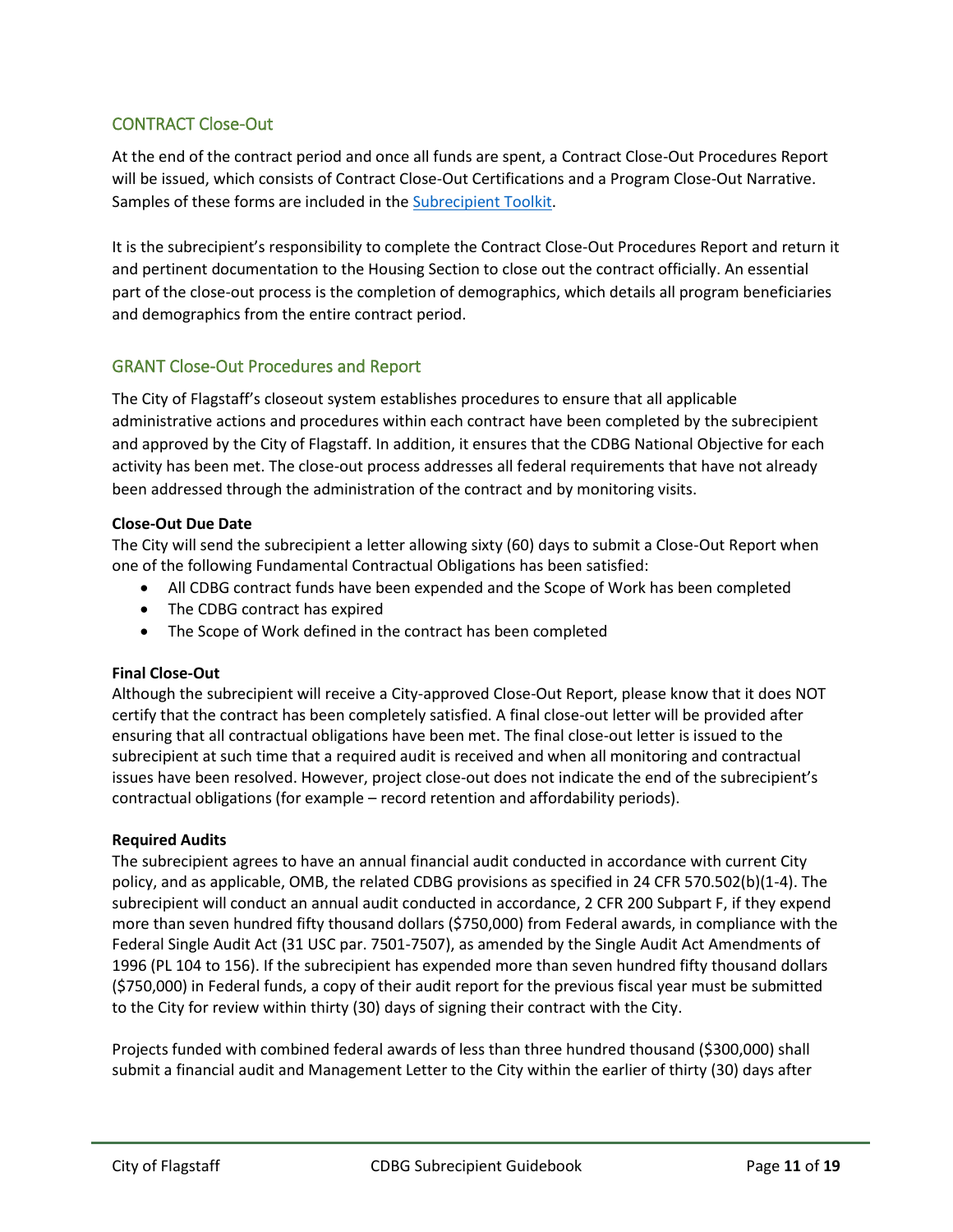receipt of the audit report or nine months after the contract period ends. The City must be notified of the expected timeframe of when the audit will be completed.

#### **De-obligated Funds**

If the subrecipient completes the scope of work or the contract expires prior to CDBG funds being spent, the subrecipient must request, in writing, the City de-obligates the remaining funds. The City will include a notice of any de-obligated funds in the Close-Out Due letter.

#### **Contract Termination for Cause or Convenience**

If the contract is terminated for cause or convenience, the City will mail a letter to the subrecipient providing sixty (60) days to submit the Close-Out Report.

#### **Monitoring**

A final monitoring may be required prior to the issuance of a close-out letter. The City will determine whether the subrecipient has responded to all concerns and findings from monitoring visits and indicate such in the close-out letter. Subrecipients are subject to audits by the City or HUD for a period of ten (10) years after the project is completed and project files must remain available for inspection for a period of ten (10) years following the close-out letter date.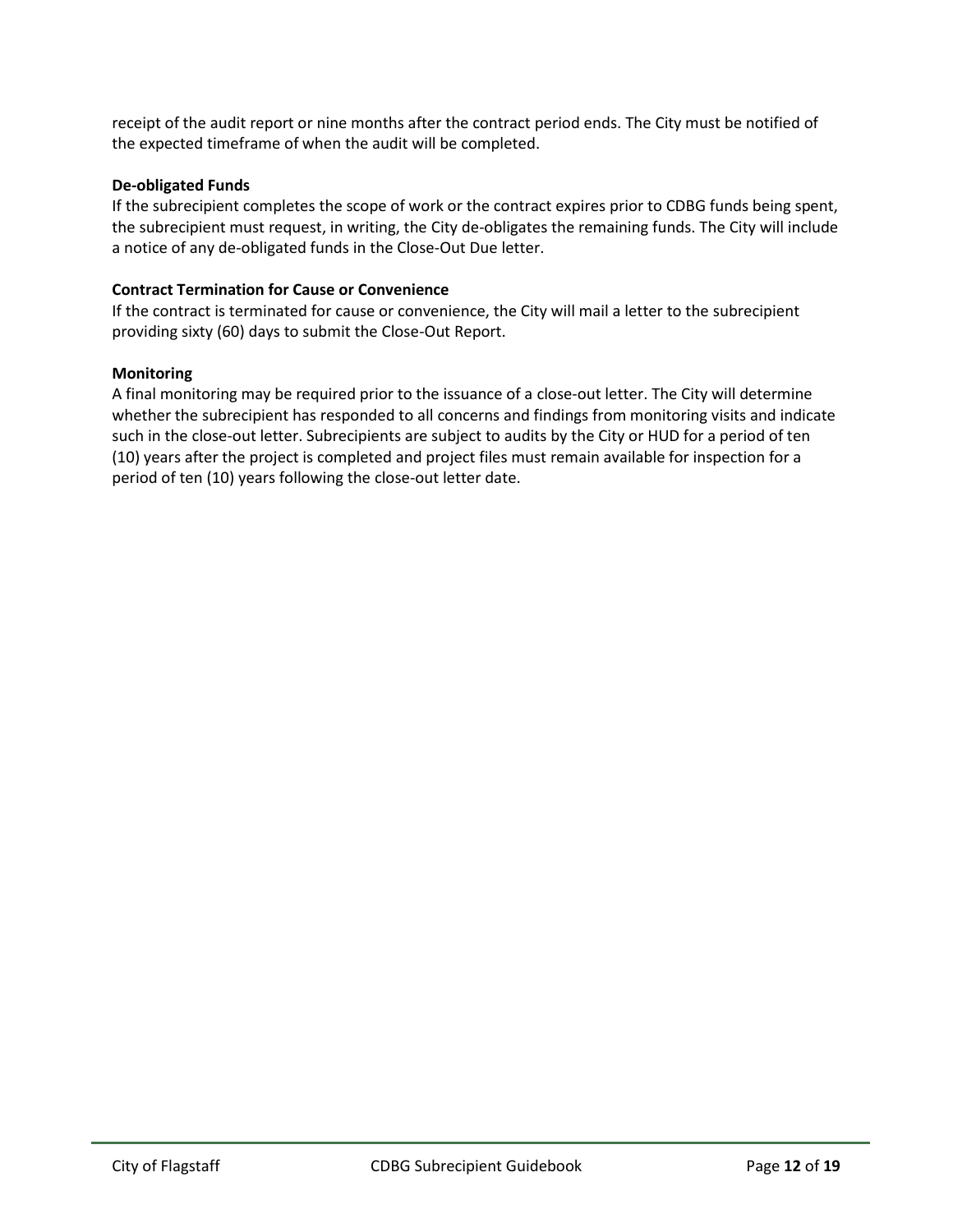# SECTION 3: City's Procurement Process

<span id="page-12-0"></span>The subrecipient shall procure all materials, property, or services in accordance with the requirements of guidance in subpart[s A through F of 2 CFR Part 200, Subpart D Procurement Standards](https://www.ecfr.gov/current/title-2/subtitle-A/chapter-II/part-200?toc=1) and the standards set forth in [24 C.F.R. Part 85.36](https://www.govinfo.gov/app/details/CFR-2011-title24-vol1/CFR-2011-title24-vol1-sec85-36/context) except with respect to price limits. Subrecipient procurement outreach and documentation shall be governed by the price limits set forth in the City of Flagstaff Procurement Manual, notwithstandin[g 2 CFR Part 200](https://www.ecfr.gov/current/title-2/subtitle-A/chapter-II/part-200?toc=1) an[d 24 C.F.R. Part 85.36.](https://www.govinfo.gov/app/details/CFR-2011-title24-vol1/CFR-2011-title24-vol1-sec85-36/context) All procurement undertakings must try to utilize Minority and Women-Owned Business Enterprises. The subrecipient shall maintain an inventory of all equipment, furniture and non-expendable personal property purchased with CDBG funds.

## <span id="page-12-1"></span>An Overview of the City of Flagstaff's Procurement Policy

The process used by the City begins with the development of a requisition by the using department and ends with the closing out of the contract.

## <span id="page-12-2"></span>How Offers Are Solicited

Bids and proposals are solicited through "formal" and "informal" procedures. Formal procedures are used when the value of the purchase is estimated to be \$50,000 or greater. Informal procedures are used when the estimated value of the purchase is less than \$50,000.

Offers on formal purchases will be solicited by either an Invitation for Bid (IFB), a Request for Proposals (RFP), a Request for Statement of Qualifications (RSOQ) or by one of the Alternative Project Delivery Methods for a construction-related project. All formal solicitations will be advertised in a local newspaper of record at least one time no less than five days prior to the date offers are due. The advertisement will state the date offers are due, the general nature of the goods or services to be purchased, where bid or proposal forms may be obtained, and the time and place bids will be opened.

The amount of time it takes to conduct a formal solicitation process, from issuance to opening, will vary depending on the complexity of the purchase and the appropriate time necessary to give prospective offerors sufficient time to respond with a bid or proposal. Generally, the process takes anywhere from two to four weeks. After bids or proposals are opened, the evaluation, selection and award process may take up to an additional 90 days.

Offers on informal purchases are generally solicited by mail or telephone from a minimum of three vendors on the Vendor's Mailing List. Informal purchases do not require public advertising or council approval. Generally, the informal bid process from solicitation to the opening of offers takes from 10 days to two weeks. The evaluation and award process may take up to 30 additional days. Below is a matrix of the City's threshold dollar amounts that allow for comparative pricing, or require either verbal quotes, written quotes or a formal solicitation process and council approval: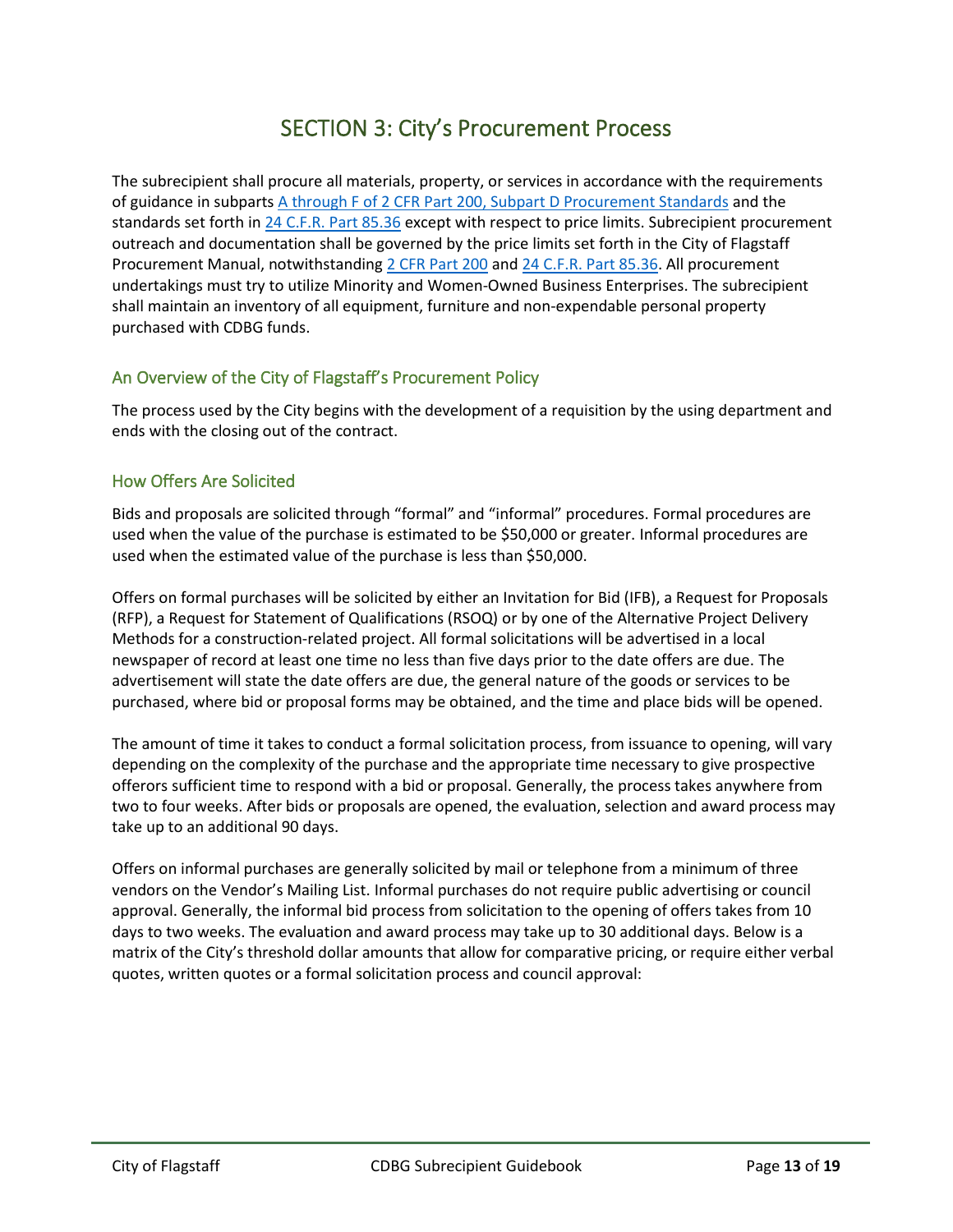| <b>DOLLAR LIMIT</b> | <b>RESPONSIBLE PARTY</b>                               | <b>COMPETITION</b>                       |
|---------------------|--------------------------------------------------------|------------------------------------------|
| $$0 - $3,500$       | <b>Requesting Department</b>                           | Informal - Direct Select                 |
| \$3,500 - \$14,999  | <b>Purchasing Division or Requesting</b><br>Department | 3 documented quotes (verbal)             |
| 15,000 - \$49,999   | <b>Purchasing Division or Requesting</b><br>Department | *3 written quotes on vendor letterhead   |
| \$50,000 and over   | <b>Purchasing Division</b>                             | Formal solicitation and Council approval |

\*When requesting written quotes from vendors on letterhead, the requesting party may provide a single, emailed, itemized scope of work to all vendors with a request for a quote.

## <span id="page-13-0"></span>Applicability of Taxes

The City is exempt from Federal Excise Tax, however, state and local taxes do apply. If the vendor is an out-of-state vendor, the City will remit the Arizona Use Tax directly to the State of Arizona.

#### <span id="page-13-1"></span>Laws, Regulations, and Procedures

The procurement function of the City of Flagstaff is governed by Federal and State Statutes, City Charter, Purchasing Policy and Regulations, and generally accepted purchasing practices.

#### <span id="page-13-2"></span>Right to Protest

Any vendor or contractor who is aggrieved in connection with the solicitation or proposed award of a contract may file a formal protest. A protest shall be in writing and shall be filed with the City's Purchasing Director. A protest of a solicitation shall be received at the City Purchasing Division before the solicitation opening date. A protest of a proposed award or of an award shall be filed within 10 days after the protester knows or should have known the basis of the protest. All protests shall be resolved, in accordance with the following:

- The name, address, and telephone number of the protester
- The signature of the protester or their representative
- Identification of the legal and factual grounds of the protest including copies of relevant documents
- The form of relief requested

#### <span id="page-13-3"></span>Payment

Subrecipient Requests for Reimbursement are due to the Housing Section by the **second Friday of each month**. Requests will be processed in a timely manner, barring revisions and special circumstances.

#### <span id="page-13-4"></span>**Gratuities**

It shall be unethical for any person to give, or agree to give, offer, solicit, demand, accept, or agree to accept from another person, any City of Flagstaff employee a gratuity or an offer of employment in connection with influencing any decisions.

## <span id="page-13-5"></span>Sample Bid Language

*Eight firms were solicited for quotes, only two responded. The firm names, contact person and contact information is listed below.*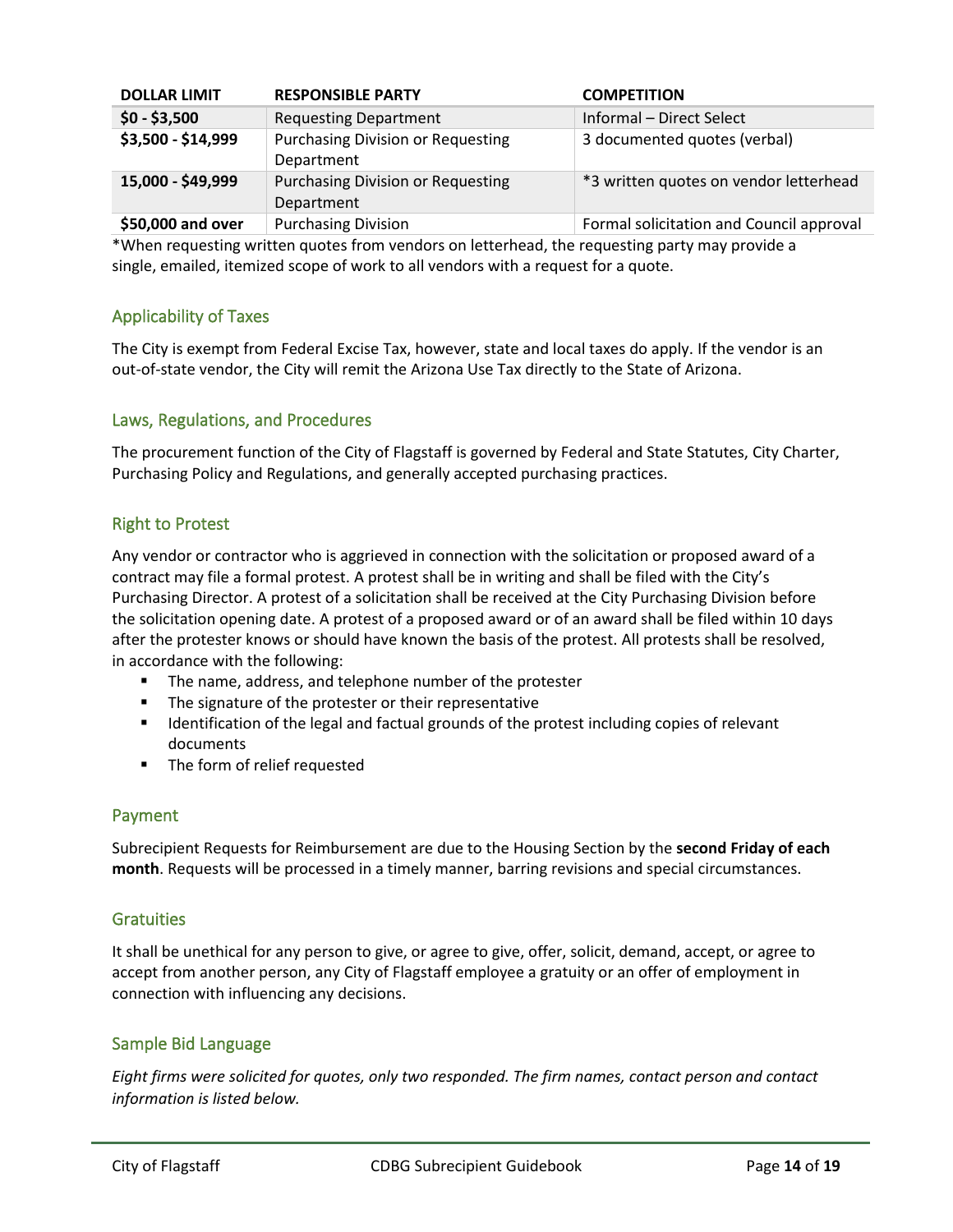*XYZ Company: Jimmy John, Ph. #928-123-456[7 JJohn@domain.com](mailto:JJohn@domain.com) (quote received)*

*123 Enterprises: Billy Bob, Ph. #928-246-810[0 billy@domain.com](mailto:billy@domain.com)*

*Widget Excavating: Adriana Awesomeness, Ph. #928-111-1111 [awesomeA@domain.com](mailto:awesomeA@domain.com) (quote received)*

*Epic Person Contracting: Kristine Kool Ph. #928-999-9999 [koolepicperson@domain.com](mailto:koolepicperson@domain.com)*

Etc…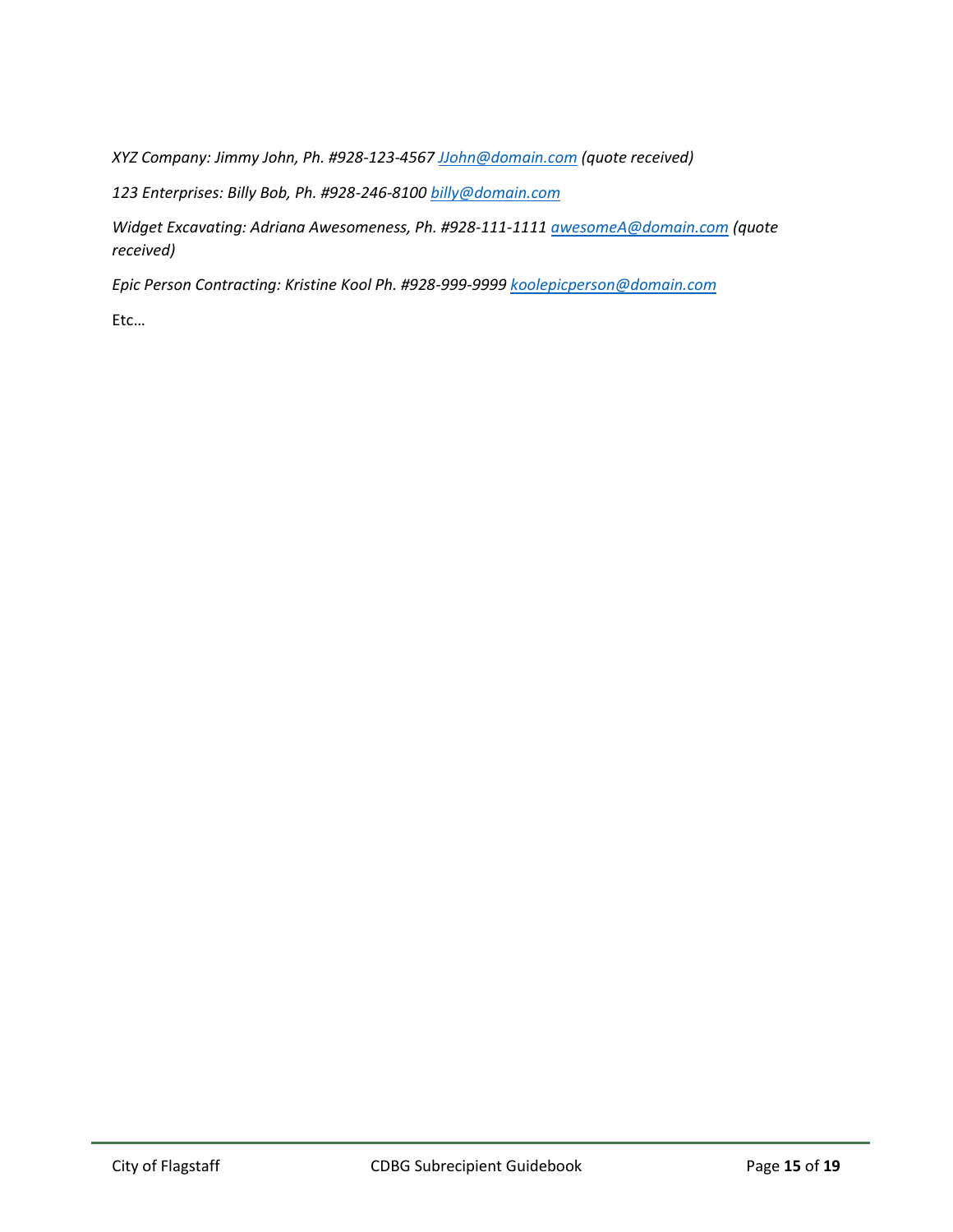# SECTION 4: Construction Projects

#### <span id="page-15-1"></span><span id="page-15-0"></span>Labor Standards

All laborers and mechanics employed by contractors or subcontractors on construction work of more than \$2,000 and financed in whole or in part with CDBG funds must be paid "prevailing wages" that have been determined in accordance with the [Davis-Bacon Act, as Amended](https://www.dol.gov/agencies/whd/laws-and-regulations/laws/dbra) (40 USC 276a-276a-5). The [Contract Work Hours and Safety Standards Act](https://www.law.cornell.edu/uscode/text/40/subtitle-II/part-A/chapter-37) (40 USC 327–333) also applies to such activities. These labor standards shall apply only to the rehabilitation of residential property if the property contains not less than eight units.

#### <span id="page-15-2"></span>Davis-Bacon Wages and Related Regulations

The Davis-Bacon Act requires the payment of prevailing wage rates, which are determined by the U.S. Department of Labor, to all laborers and mechanics on federal government and District of Columbia construction projects more than \$2,000. Construction includes alteration and/or repair, including painting and decorating, of public buildings or public works. Subrecipients may wish to review  $\underline{A}$ Contractor'[s Guide to Prevailing Wage Requirements](https://www.hud.gov/sites/documents/4812-LRGUIDE.PDF) and should share it with contractors. As part of any Davis-Bacon contract, wage determinations and a project wage rate sheet must be included. The subrecipient must also comply with responsibilities during construction, including facilitating the CDBG Administrator in carrying out contractor and subcontractor employee interviews and reviewing documentation.

Once a contractor has been selected and the project is underway, there are several steps that must be taken to ensure compliance.

- **Contractor**
	- o Post applicable Davis-Bacon Wage Determinations in a place accessible to workers
	- o Post Federal Davis-Bacon Act Employee Rights Poster on site
	- o Complete and submit Certified Payroll forms on a weekly basis
	- o Participate in periodic wage rate interviews
- **Subrecipient**
	- o Ensure contractor's participation in periodic wage rate interviews
	- o Facilitate communications and coordinate site visits

#### <span id="page-15-3"></span>Section 3

The Section 3 program [\(24 CFR Part 75\)](https://www.ecfr.gov/current/title-24/subtitle-A/part-75), a provision of the Housing and Urban Development Act of 1968, requires subrecipients of HUD funding to direct economic opportunities, including employment, training, and contracting opportunities, to low and very low income individuals, especially those benefitting from government assistance or housing, and businesses who employ these individuals.

Section 3 projects include housing rehabilitation, housing construction, and other public construction projects assisted under HUD programs that provide housing and community development financial assistance when the total amount of assistance to the project exceeds \$200,000. The [Section 3 Language](https://www.law.cornell.edu/cfr/text/24/135.38)  for [Procurement](https://www.law.cornell.edu/cfr/text/24/135.38) must be included in bid packages.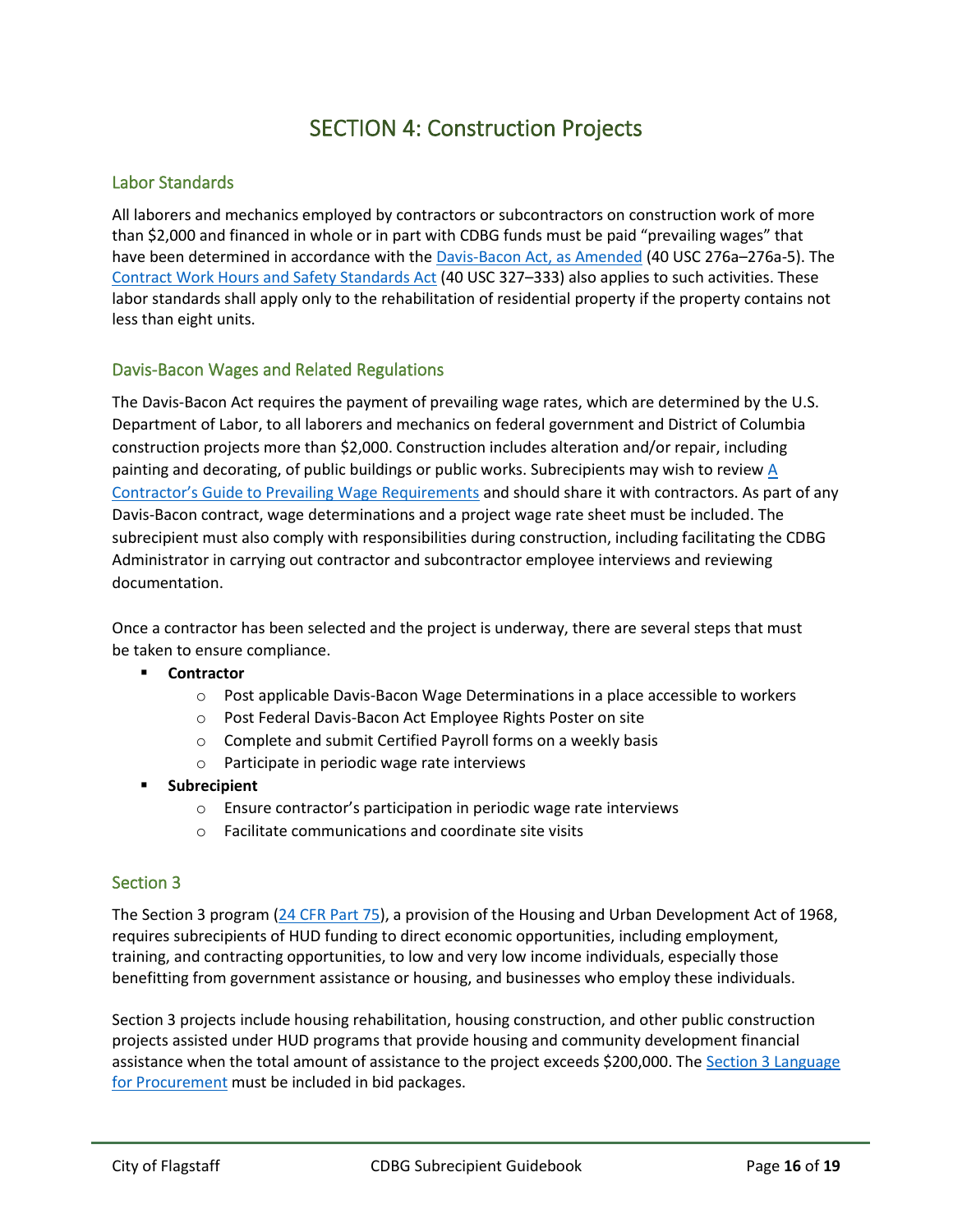Subrecipients are required to maintain documentation to demonstrate they, their contractor, and subcontractor's employees meet the definition of a Section 3 worker or Targeted Section 3 worker at the time of hire or the first reporting period. Other recordkeeping requirements are provided in 24 CFR 75.31(b) – [Recordkeeping.](https://www.ecfr.gov/current/title-24/subtitle-A/part-75#p-75.31(b))

Subrecipients with [Section](https://www.hudexchange.info/programs/section-3/section-3-guidebook/program-specific-application/compliance-reviews/) 3 compliant projects must review their responsibilities in the Section [3 HUD Compliance Review Checklist for Subrecipients.](https://www.hudexchange.info/programs/section-3/section-3-guidebook/program-specific-application/compliance-reviews/) Further information is available from HUD in Notic[e CPD-21-09.](https://www.hud.gov/sites/dfiles/OCHCO/documents/2021-09cpdn.pdf)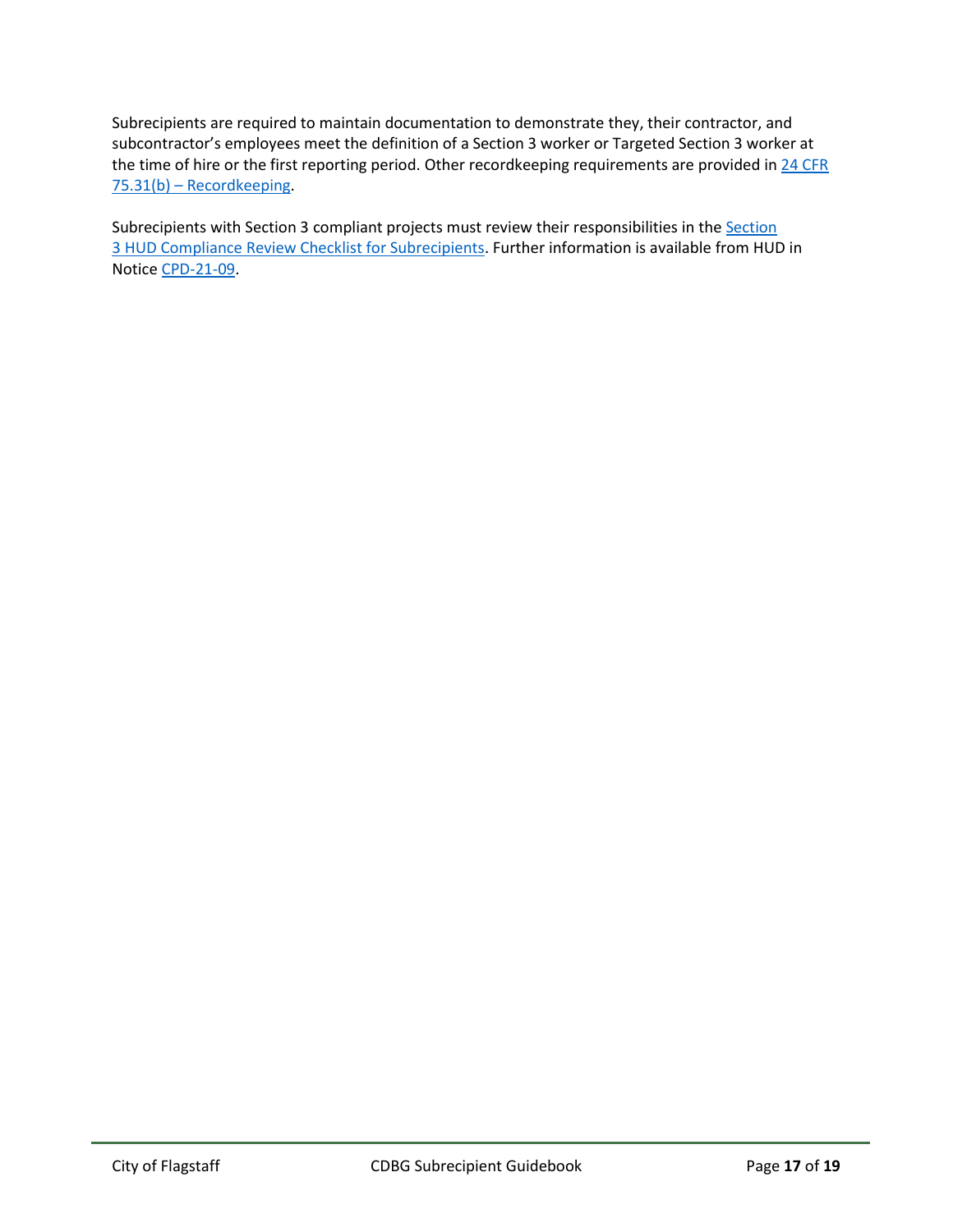# SECTION 5: Form Links

#### <span id="page-17-0"></span>**CDBG Administration Templates:**

- [Amendment Request](https://www.flagstaff.az.gov/4724/Subrecipient-Toolkit)
- [Authorized Signature Card for Requests for Reimbursement](https://www.flagstaff.az.gov/4724/Subrecipient-Toolkit)
- [Contract Monitoring Tool](https://www.flagstaff.az.gov/4724/Subrecipient-Toolkit)
- [Cumulative Demographic Report](https://www.flagstaff.az.gov/4724/Subrecipient-Toolkit)
- **■** [Expense Detail](https://www.flagstaff.az.gov/4724/Subrecipient-Toolkit)
- [Monthly Demographics](https://www.flagstaff.az.gov/4724/Subrecipient-Toolkit)
- [Monthly Performance Report](https://www.flagstaff.az.gov/4724/Subrecipient-Toolkit)
- [Project Budget](https://www.flagstaff.az.gov/4724/Subrecipient-Toolkit)
- **[Project Schedule](https://www.flagstaff.az.gov/4724/Subrecipient-Toolkit) of Completion**
- [Request for Reimbursement](https://www.flagstaff.az.gov/4724/Subrecipient-Toolkit)
- [Sample Monthly Reporting Packet](https://www.flagstaff.az.gov/4724/Subrecipient-Toolkit)

#### **CDBG Administration Resources:**

- 24 CFR 570–[Community Development Block Grants](https://www.ecfr.gov/cgi-bin/retrieveECFR?gp=&SID=1a1bc3cd26711f951faf911424a45998&mc=true&n=pt24.3.570&r=PART&ty=HTML)
	- o [Subpart J \(24 CFR 570.500](https://www.ecfr.gov/current/title-24/subtitle-B/chapter-V/subchapter-C/part-570/subpart-J)–570.513)—Grant Administration
	- o Subpart K (24 CFR 570.600–570.613)—[Other Program Requirements](https://www.ecfr.gov/current/title-24/part-570/subpart-K)
- [CDBG Laws and Regulations](https://www.hudexchange.info/programs/cdbg/cdbg-laws-and-regulations/)
- [City of Flagstaff CDBG Income Verification Guidebook](https://www.flagstaff.az.gov/4724/Subrecipient-Toolkit)
- **Playing by the Rules Handbook**
- [Technical Guide for Determining Income](https://files.hudexchange.info/resources/documents/HOMEGuideForIncomeAndAllowances.pdf)

#### **Construction Project Resources:**

- [24 CFR §75.31](https://www.law.cornell.edu/cfr/text/24/75.31) Section 3
- **EXECO** A Contractor's Guide to Prevailing Wage Requirements
- [City of Flagstaff Grant Provisions Project Manual for CDBG Construction Projects](https://www.flagstaff.az.gov/4724/Subrecipient-Toolkit)
- [Contract Work Hours and Safety Standards Act](https://www.law.cornell.edu/uscode/text/40/subtitle-II/part-A/chapter-37)
- [Davis-Bacon Act](https://www.ecfr.gov/current/title-29/subtitle-A/part-5)
- **Example 2** [Department of Labor Wage Determinations](https://sam.gov/content/wage-determinations)
- **Ending The [Instructions For Completing Payroll Form](https://www.dol.gov/agencies/whd/forms/wh347)**
- [Interview Forms](https://www.hud.gov/program_offices/davis_bacon_and_labor_standards/olrform)
- [Payroll Forms](https://www.dol.gov/sites/dolgov/files/WHD/legacy/files/wh347.pdf)
- [Section 3 HUD Compliance Review Checklist for Subrecipients](https://www.hudexchange.info/programs/section-3/section-3-guidebook/program-specific-application/compliance-reviews/)
- [Section 3 HUD Notice -](https://www.hud.gov/sites/dfiles/OCHCO/documents/2021-09cpdn.pdf) CPD-21-09
- **Exection 3 Language for Procurement**